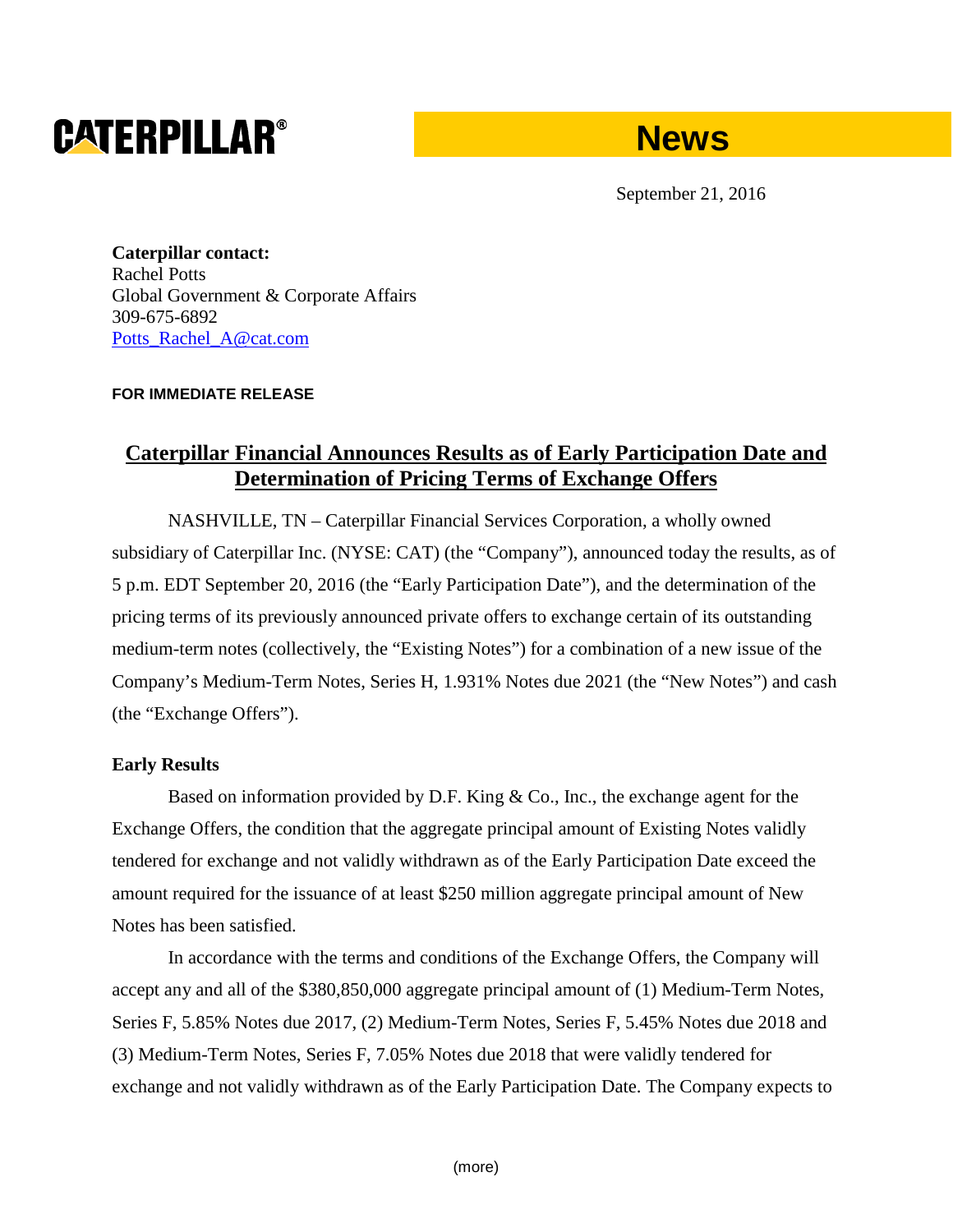deliver New Notes and cash in exchange for such accepted Existing Notes on September 26, 2016 (the "Early Settlement Date"), subject to satisfaction or waiver of the conditions to the Exchange Offers and in accordance with the other terms and conditions disclosed in the Company's confidential offering memorandum dated September 7, 2016 (the "Confidential Offering Memorandum").

The following table indicates, among other things, the principal amount of Existing Notes validly tendered and accepted for exchange as of the Early Participation Date:

| <b>CUSIP</b><br><b>Number</b> | Title of<br><b>Security</b>                          | Principal<br>Amount<br>Outstanding | <b>Principal Amount</b><br><b>Tendered and Accepted as of Early</b><br><b>Participation Date</b> |
|-------------------------------|------------------------------------------------------|------------------------------------|--------------------------------------------------------------------------------------------------|
| 14912L3K5                     | Medium-Term Notes, Series F, 5.85% Notes<br>due 2017 | \$400,000,000                      | \$38,306,000                                                                                     |
| <b>14912L3U3</b>              | Medium-Term Notes, Series F, 5.45% Notes<br>due~2018 | \$750,000,000                      | \$205,396,000                                                                                    |
| 14912LAD0                     | Medium-Term Notes, Series F, 7.05% Notes<br>due~2018 | \$550,000,000                      | \$137,148,000                                                                                    |

#### **Pricing Terms**

The pricing terms were determined as of 11 a.m. EDT, on September 21, 2016 (the "Price Determination Date") in accordance with the terms set out in the Confidential Offering Memorandum and the related letter of transmittal (the "Letter of Transmittal").

The total exchange price to be received in each Exchange Offer for each \$1,000 principal amount of Existing Notes validly tendered, and not validly withdrawn, prior to the Early Participation Date is set forth in the table below. The total exchange price for the Existing Notes was determined based on a fixed-spread pricing formula using the bid-side yield on the applicable Reference U.S. Treasury Security set forth in the table below and the applicable fixed spread set forth in the table below, and will be paid in a combination of New Notes and cash in an aggregate principal amount determined as set forth in the Confidential Offering Memorandum. The total exchange price includes an early participation premium of \$30 payable in cash only to Eligible Holders who have validly tendered and who have not validly withdrawn their Existing Notes prior to the Early Participation Date.

The table below shows the total exchange price and composition of total exchange price per \$1,000 principal amount of each series of Existing Notes accepted in the Exchange Offers.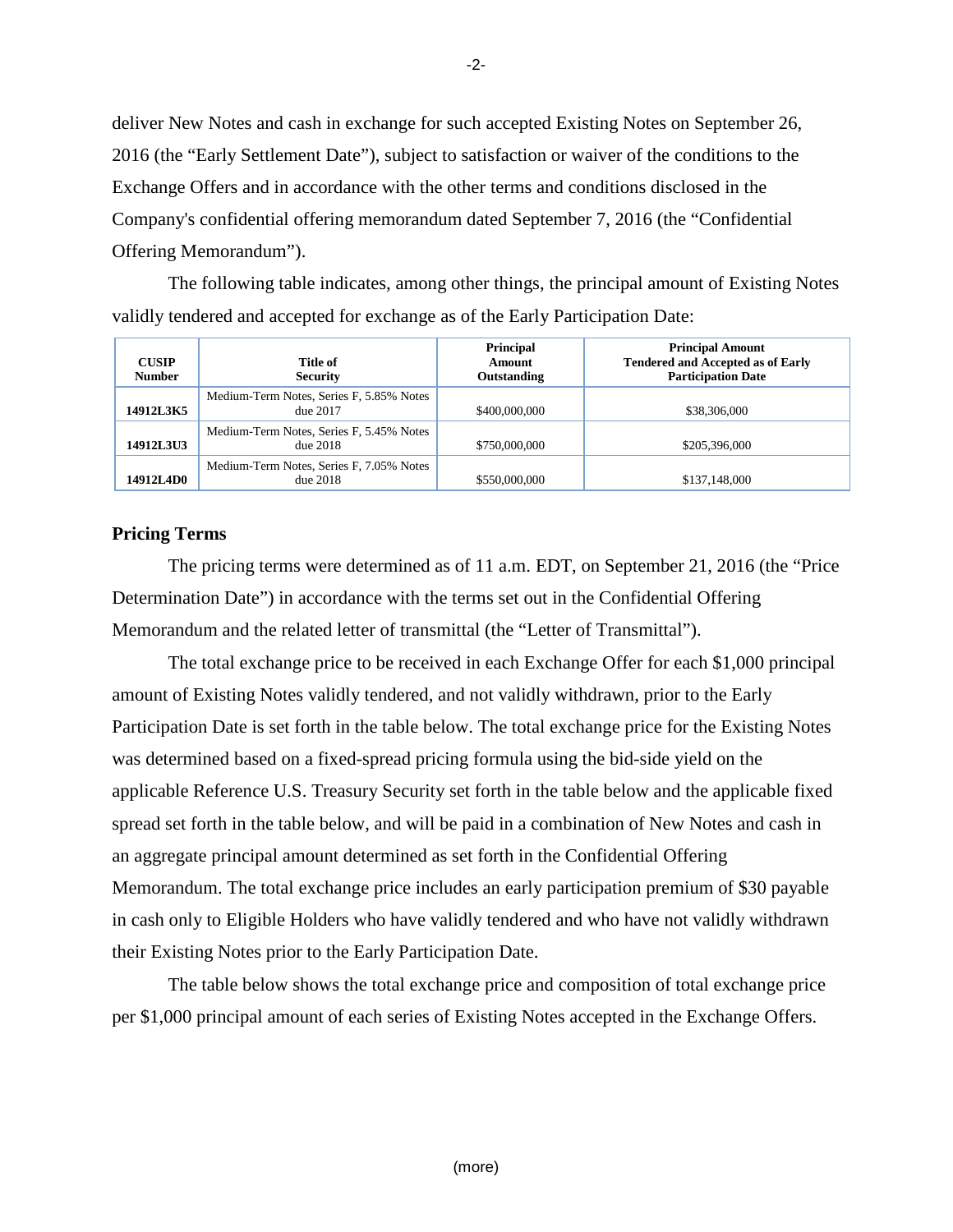|                               |                                                      |                                        |                                            |                                | <b>Composition of Total Exchange Price</b>  |                                          |                               |                   |                                          |
|-------------------------------|------------------------------------------------------|----------------------------------------|--------------------------------------------|--------------------------------|---------------------------------------------|------------------------------------------|-------------------------------|-------------------|------------------------------------------|
| <b>CUSIP</b><br><b>Number</b> | <b>Title of Security</b>                             | <b>Principal Amount</b><br>Outstanding | Reference U.S.<br><b>Treasury Security</b> | Bloomberg<br>Reference<br>Page | Fixed<br><b>Spread</b><br>(basis<br>points) | Early<br><b>Participation</b><br>Premium | <b>New Notes</b><br>Component | Cash<br>Component | <b>Total</b><br><b>Exchange</b><br>Price |
| 14912L3K5                     | Medium-Term Notes, Series<br>F, 5.85% Notes due 2017 | \$400,000,000                          | $0.625%$ due<br>August 31, 2017            | PX3                            | 5                                           | \$30 in cash                             | \$800                         | \$217.24          | \$1,047.24                               |
| 14912L3U3                     | Medium-Term Notes, Series<br>F, 5.45% Notes due 2018 | \$750,000,000                          | $0.75\%$ due<br>August 31, 2018            | PX1                            |                                             | \$30 in cash                             | \$1,000                       | \$40.69           | \$1,070.69                               |
| <b>14912L4D0</b>              | Medium-Term Notes, Series<br>F. 7.05% Notes due 2018 | \$550,000,000                          | $0.75\%$ due<br>August 31, 2018            | PX1                            | 20                                          | \$30 in cash                             | \$950                         | \$140.17          | \$1,120.17                               |

In addition to the total exchange price or exchange price, as applicable, holders whose Existing Notes are accepted for exchange will be paid accrued and unpaid interest on such Existing Notes to, but not including, the applicable settlement date, described below.

The New Notes will bear interest at a rate per annum of 1.931%, which is equal to the sum of (1) the bid-side yield on the 1.125% U.S. Treasury Security due August 31, 2021 (based on the bid-side price indicated on the Bloomberg reference page PX1) on the Price Determination Date, which was 1.231%, and (2) 0.70% (70 basis points). The New Notes constitute a part of a series of the Company's debt securities designated as Medium-Term Notes, Series H.

The Exchange Offers are being conducted by the Company upon the terms and subject to the conditions set forth in the Confidential Offering Memorandum and the related Letter of Transmittal. The Exchange Offers are only being made to, and copies of the offering documents will only be made available to, a holder of Existing Notes that has certified its status as (1) a person in the United States who is a "qualified institutional buyer" as defined in Rule 144A under the Securities Act of 1933, as amended (the "Securities Act"), or (2) a person outside the United States who is not a "U.S. person," as that term is defined in Rule 902 under the Securities Act, and, in each case, if resident and/or located in any member state of which has implemented provisions of the EU Prospectus Directive (each, a "Relevant Member State"), who has also certified that it is a "qualified investor" as defined in Article  $2(1)(e)$  of the EU Prospectus Directive (each, an "Eligible Holder"). "EU Prospectus Directive" means the European Union's Directive 2003/71/EC (as amended, including pursuant to Directive 2010/73/EU) as implemented in the Relevant Member State. The Confidential Offering Memorandum is not a prospectus for the purposes of the EU Prospectus Directive, and the Exchange Offers will only be made pursuant to an exemption under the EU Prospectus Directive from the requirement to produce a prospectus in connection with offers of the New Notes.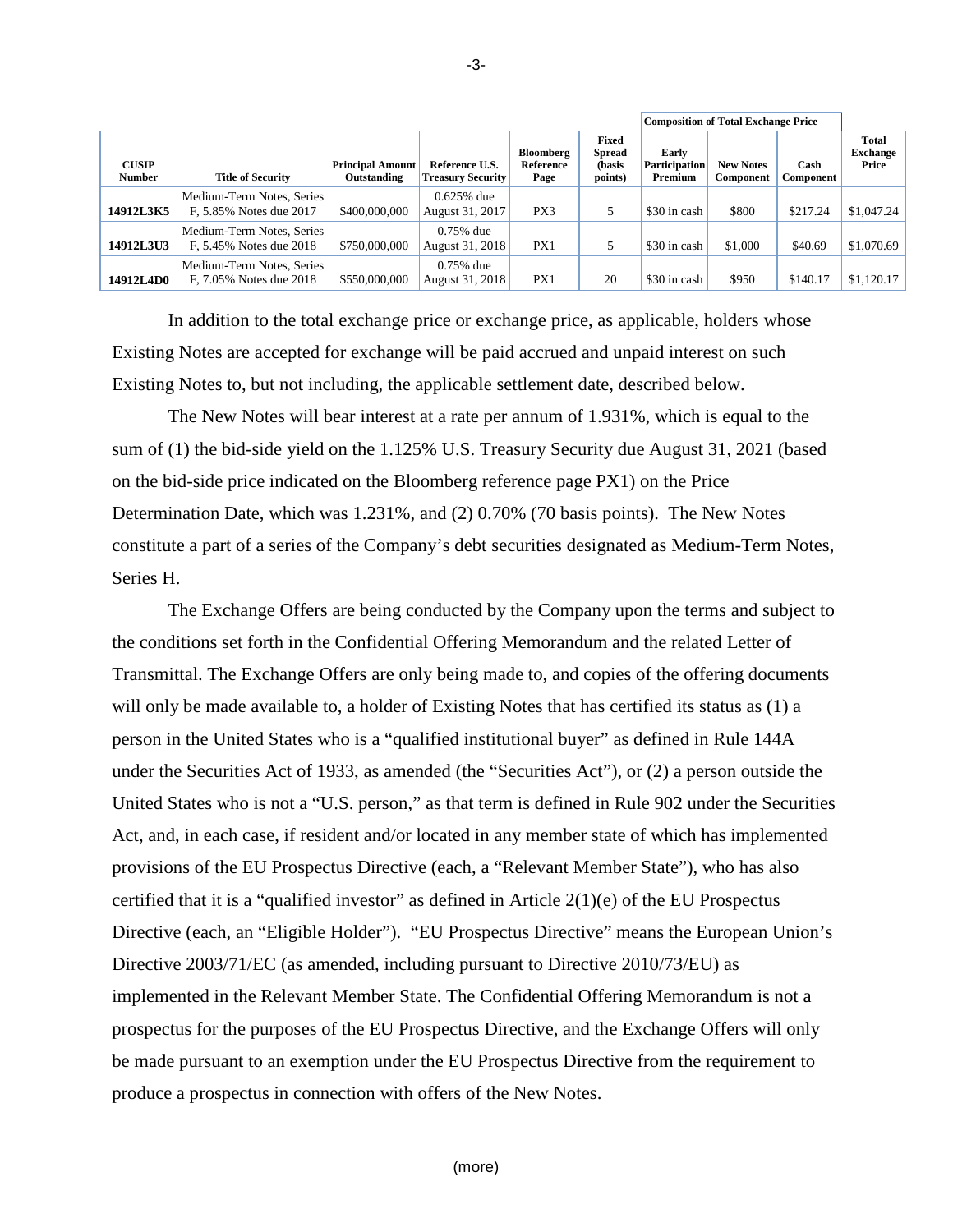The Exchange Offers will expire at 11:59 p.m. EDT on October 4, 2016 (the "Expiration Date"), unless extended by the Company. In accordance with the terms of the Exchange Offers, tendered Existing Notes may no longer be withdrawn, except in certain limited circumstances where additional withdrawal rights are required by law. The Company will accept for exchange on October 6, 2016 all Existing Notes validly tendered at any time prior to the Expiration Date that are not validly withdrawn and that are not exchanged on the Early Settlement Date, unless the Expiration Date is earlier terminated or extended by the Company, and subject to satisfaction or waiver of the conditions to the Exchange Offers and in accordance with the other terms and conditions disclosed in the Confidential Offering Memorandum.

The New Notes have not been registered under the Securities Act or any state securities laws. Therefore, the New Notes may not be offered or sold in the United States absent registration or an applicable exemption from the registration requirements of the Securities Act and any applicable state securities laws. The Company will enter into a registration rights agreement with respect to the New Notes.

Documents relating to the Exchange Offers will only be distributed to holders of the Existing Notes that complete and return a letter of eligibility confirming that they are Eligible Holders. Holders of the Existing Notes that desire a copy of the eligibility letter may contact D.F. King & Co., Inc., the information agent for the Exchange Offers, by calling toll-free (888) 540-8597 or collect (232) 269-5550 (banks and brokerage firms) or e-mailing cat@dfking.com. Holders of the Existing Notes may also complete and submit a letter of eligibility online at [http://www.dfking.com/cat.](http://www.dfking.com/cat)

*This press release is not an offer to sell or a solicitation of an offer to buy any security. The Exchange Offers are being made solely pursuant to the Confidential Offering Memorandum and related Letter of Transmittal and only to such persons and in such jurisdictions as is permitted under applicable law.*

This press release contains certain statements that may be considered "forward-looking statements" as that term is defined in the Private Securities Litigation Reform Act of 1995. These statements may relate to future events or the Company's future financial performance, which may involve known and unknown risks and uncertainties and other factors that may cause the Company's actual results, levels of activity, performance or achievement to be materially different from those expressed or implied by any forward-looking statements. Forward-looking statements give current expectations or forecasts of future events about the Company. You may identify these statements by the fact that they do not relate to historical or current facts and may

-4-